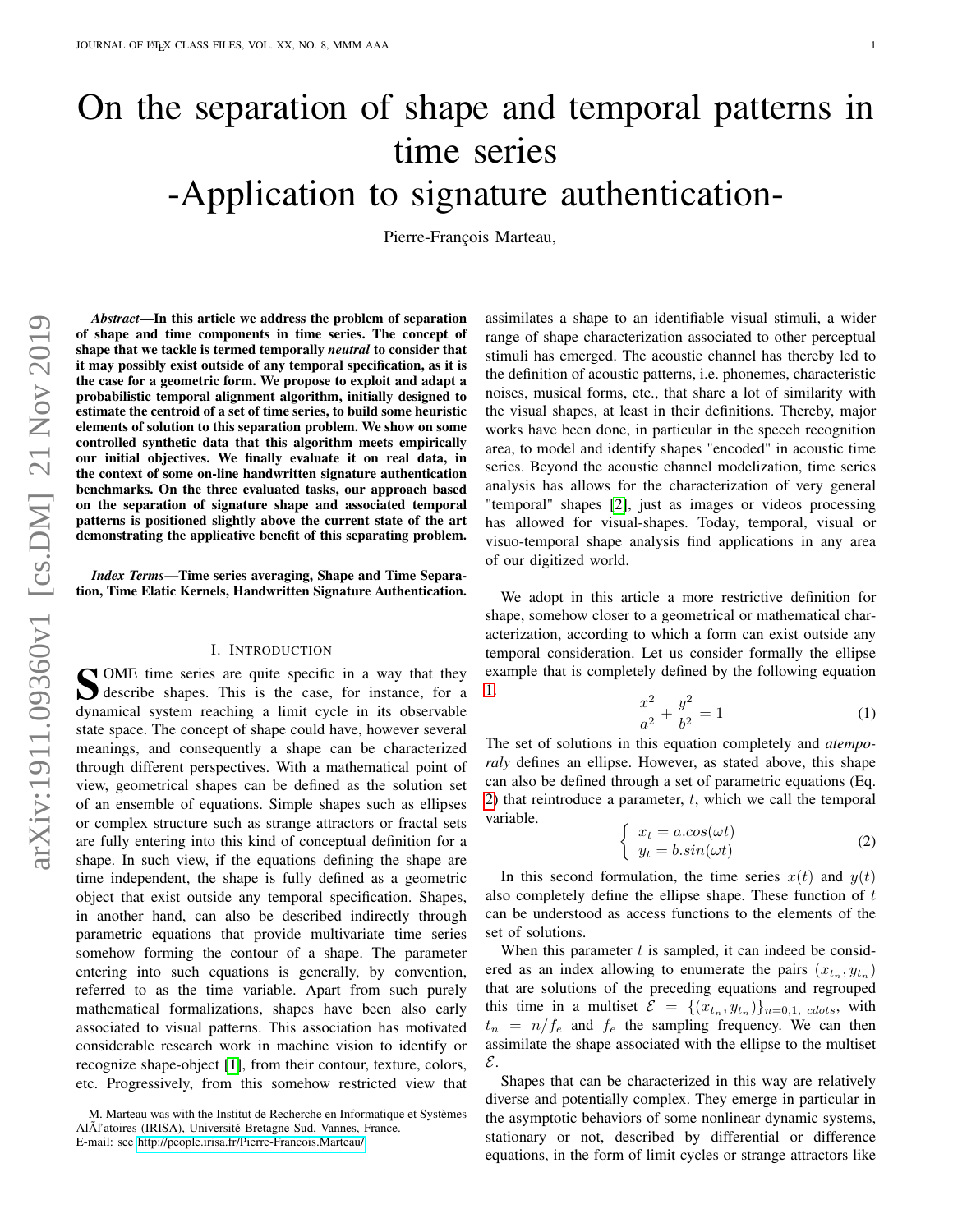the fractal attractors of Rosler or Lorentz. We can suppose that these shapes may also emerge in some traces produced by nonstationary stochastic generative systems, but in a noisy or hidden way, since the shapes are in this case accessible through an observable which depends on the time variable.

Based on this notion of *atemporal* shape, we are interested in the problem of the extraction of the shape (that is assumed to be *atemporal*) and associated temporal functions, given a subset of time series assumed to be produced by a stochastic generative process.

In the second part of this paper, we formalize this problem of shape/time separation for a restrictive category of stochastic processes expressed in discrete time and detail the heuristic approach that we develop to solve this problem, conjecturing that it is NP-complete. The third part is devoted to an experiment which allows to evaluate initially the algorithmic solution developed on synthetic data that we fully control. In a second step we test our algorithm on real data as part of on-line signature authentication tasks. In the last conclusive section, we discuss our findings and the prospects that they suggest.

## <span id="page-1-2"></span>II. PROBLEM AND PROPOSED SOLUTION FORMALIZATION *A. Context*

We consider the following  $G$  class of stochastic generative processes that can be formalized in a parametric form:

$$
o(t) = G(\xi(t)) + \epsilon_{\sigma}(t) \tag{3}
$$

with  $t \in \{0, 1, 2, \dots\}$  the discrete time variable,  $\xi \in \Xi$ a function, possibly stochastic, monotonously increasing with t,  $G \in \Gamma$  a nonlinear function randomly drawn from  $\Gamma$ ,  $o(t)$ the observable output of the process at timestamps t and  $\epsilon$  a Gaussian noise with zero mean and standard deviation  $\sigma$ . We will denote such process  $(\Gamma, \Xi, \epsilon_{\sigma})$ .

The set Γ will characterize what we call the shape variability and the set  $\Xi$  the temporal variability.

Thus, if we observe  $N$  distinct realizations of the previous generative process, we get a set of N traces  $\{o_i(t)\}_{i=1,\dots,N}$ such that:

<span id="page-1-0"></span>
$$
\forall i, o_i(t) = G_i(\xi_i(t)) + \epsilon_i(t) \tag{4}
$$

with  $G_i \in \Gamma$ ,  $\xi_i \in \Xi$  and  $\epsilon_i$  a Gaussian noise.

In the absence of a strictly atemporal shape, we will call (temporally) *neutral* shape associated to the process defined by Eq[.4](#page-1-0) the time series  $O_s(t) = E(G(E(\xi(t))))$ , where E represents the mathematical expectation, and  $t \in \{0, 1, 2, \dots\}$ . For the *neutral* shape, the associated temporal function  $\xi_s(t)$ corresponds to the mathematical expectation of observed  $\xi$ functions.

- 1) matrix  $G_{a,b}$  defined in Eq. [5,](#page-1-1)
- 2)  $\xi_{\omega}(t) = \omega \cdot t$ ,
- 3) constraints on the parameters,  $a = a_0 \cdot (1 + U_{[-.5,.5]})$ ,  $b = b_0 \cdot (1 + U_{[-.5, .5]})$ ,  $\omega = \omega_0 \cdot (1 + U_{[-.1,.1]})$ ,  $\varphi = \varphi_0 + U_{[-.1,.1]}$  where  $U_{[u,v]}$ is the uniform law defined on interval  $[u, v]$ , and

4) the additive Gaussian noise  $\epsilon_{\sigma}(t)$ ,

belongs to the G class of process, sets  $\Gamma$  and  $\Xi$  being respectively defined by the constraints on  $(a, b)$  and  $(\omega, \varphi)$ parameters.

<span id="page-1-1"></span>
$$
G_{a,b}(t) = \begin{bmatrix} a \cdot cos(\xi_{\omega}(t) + \varphi(t)) & 0 \\ 0 & b \cdot sin(\xi_{\omega}(t) + \varphi(t)) \end{bmatrix}
$$
  
Here,  $\Gamma = \{G_{a,b} | a = a_0 \cdot (1 + U_{[-.25, .25]})\}$ ,  $b = b_0 \cdot (1 + U_{[-.25, .25]})$  and  $\Xi = \{\omega t + \varphi | \omega = \omega_0 \cdot (1 + U_{[-.1, .1]})\}$ ,  $\varphi = \varphi_0 + U_{[-.25, .25]}\}$ .

The *neutral* shape for this process is  $O_s(t)$  $G_{a_0,b_0}(\omega_0 t + \varphi_0).$ 

### *B. Statement of the separability problem*

Given  $\{o_i(t)\}_{i=1,2,\cdots,N}$ , N observations assumed to be produced by a stochastic process class  $G$ ,

Can we estimate  $\Gamma$ ,  $\Xi$ ,  $O_s$  and  $\{\xi_i(t)\}_{i=1,2,\cdots,N}$ under the conditions that  $\forall i$ ,  $o_i(t) = G_i(\xi_i(t)) + \epsilon_i(t)$ ,  $G_i \in \Gamma$ ,  $\xi_i \in \Xi$  and  $\epsilon_i$  a Gaussian noise with zero mean?

Answering this question is to separate the *neutral* shape from the temporal functions. This separation makes it possible to consider the study of shape variability independently of temporal variability.

#### *C. Elements of heuristic solution to the separability problem*

The general problem of separability as previously stated is under-constrained (or ill-posed) and, as such, probably does not admit a solution in the general case. On the other hand, we empirically show that the algorithm proposed in [\[3\]](#page-6-2) that estimates an average time series of a set of time series using temporally elastic kernel provides a way to approximate the concept of *neutral* shape. Moreover, the probabilistic formalization of the temporal alignment mechanism that is suggested is particularly suited to address our separation problem.

We present below the general concepts of this algorithm (for details, see [\[3\]](#page-6-2)) and show how it offers elements of answer to the previously stated problem of separability.

Unlike the dynamic time warping algorithm (DTW) [\[4\]](#page-6-3) which considers only the best alignment path to match pairs of time series, the time elastic kernels [\[5\]](#page-6-4), [\[6\]](#page-6-5) consider the sum of the alignment scores of all possible matching paths. The score assigned to a path is the result of the product of the local matching kernels evaluated along the path.

Let  $o_1^n = o_1 o_2 \cdots o_n$  and  $o'_1^{n'} = o'_1 o'_2 \cdots o'_{n'}$  be two time series (observations) with respective lengths  $n$  and  $n'$ . The local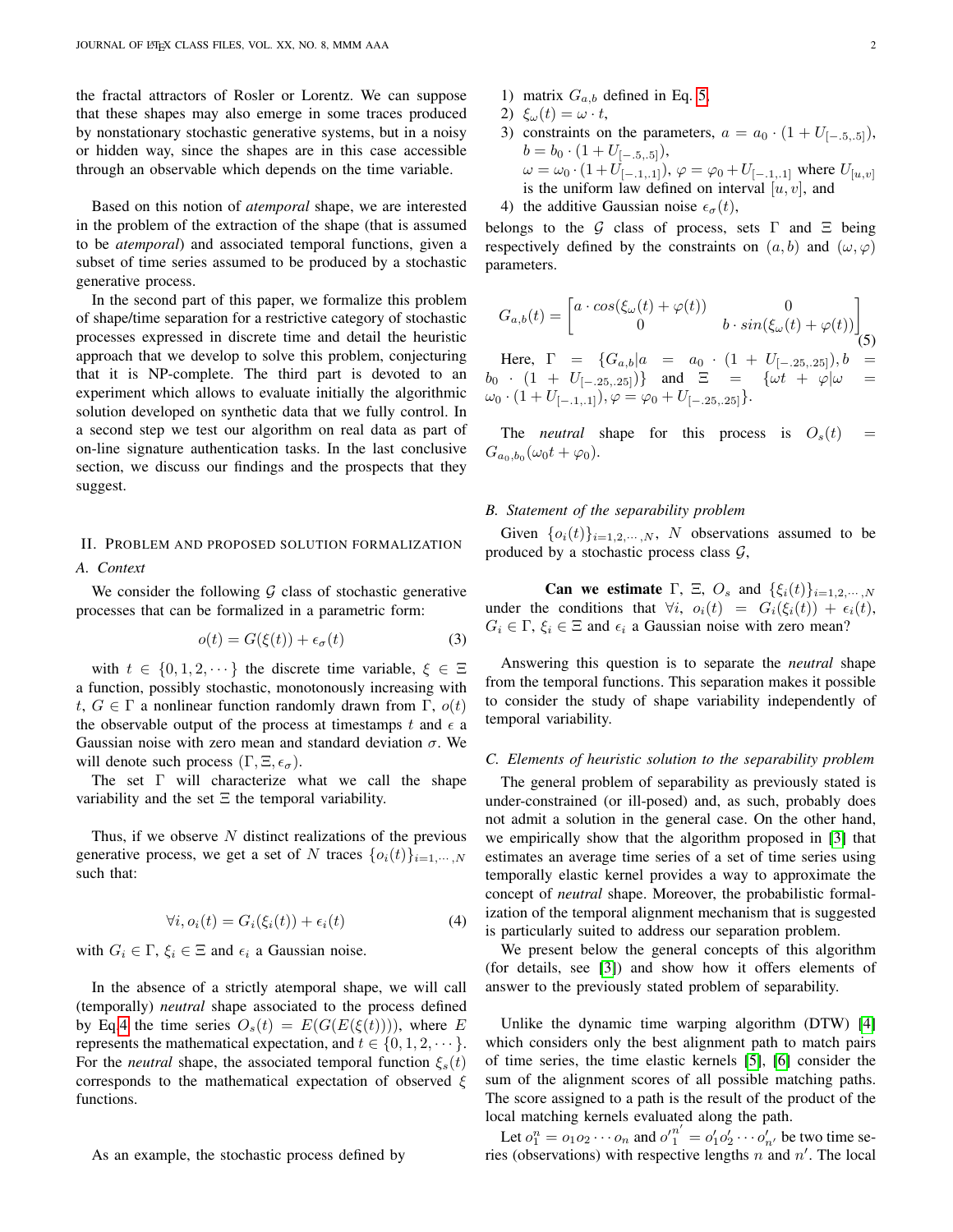kernel that quantifies the proximity of two samples  $o_i$  and  $o'_j$ is in general an exponential kernel :  $k(o_i, o'_j) = e^{-\nu \cdot ||o_i, o'_j||^2}$ . By interpreting this local kernel as a local probability function [\[3\]](#page-6-2), it is possible to consider the alignment of two time series as the mathematical expectation of the outputs generated by a stochastic finite state machinery.

The considered stochastic *automata* is a Hidden Markov process defined on a finite set of hidden states  $S = \{S_{1,1}, S_{1,2}, \cdots, S_{n,n'}, S_{n+1,n'+1}\}.$  Each state  $S_{i,j}$ characterizes the alignment between two samples  $o_i$  and  $o'_j$ ,  $S_{1,1}$  is assimilated to the initial state and  $S_{n,n'}$  as the final state.

The hidden variable (at step  $\tau$ )  $z_{\tau}$  takes value in S. The index  $\tau$  follows one of the admissible alignment paths and takes value in  $\{(1,1), ..., (n, n')\}$ . To take into account monotonic alignment constraints (as in DTW), we impose  $\tau = (i, j), \tau + 1 \in \{(i, j + 1), (i + 1, j), (i + 1, j + 1)\}\$ and  $\tau-1 \in \{(i, j-1), (i-1, j), (i-1, j-1)\}.$ 

The *a posteriori* probability for the process to be in state  $S_{i,j}$  at step  $\tau$ , given the observed sequences  $o_1^n$  et  $o_1'^{n'}$  $\frac{n}{1}$  est  $P(z_{\tau}=S_{i,j}|o_{1}^{n},o'_{1}^{n'})$  $\binom{n}{1}$ ,  $\theta$ ), where  $\theta$  is the vector of parameters of the Hidden Markov Model. This *a posteriori* probability is estimated through forward and backward recursions,  $\alpha$  and  $\beta$ defined as follows

 $\alpha_{\tau}(t, t') = P(o_1^t, o_1'^{t'})$  $I_1^t$ ,  $z_{\tau} = S_{t,t'}(\theta)$  is the probability for the process to be at state  $S_{t,t'}$  at step  $\tau$  once the partial observation sequences  $(o_1^t, o_1^{t})$  $i<sub>1</sub>$ ) are aligned.

 $\beta_{\tau}(t,t') = P(o_t^n, o'_{t'}^{\hat{n}'}$  $t^n_{t'} | z_{\tau} = S_{t,t'}, \theta)$  is the probability of the alignment of the pair of partial sequences  $(o_t^n, o_{t'}^{n'})$  $t'$ ) given the alignment process is at state  $S_{t,t'}$  at step  $\tau$ .

The matching of any pair of samples  $o_i$  and  $o'_j$  can then be interpreted as the probability of presence of the stochastic alignment *automata* on cell  $S_{i,j}$ .

The marginal probability for the process to be at step  $\tau$  in one of the states of the subset  $S_{t,\bullet} = \{S_{t,1}, S_{t,2}, \cdots, S_{t,n'}\},\$ being given the observations  $o_1^n$  and  $o'_1^{n'}$  $\binom{n}{1}$ , (that is, the probability for the process to visit at step  $\tau$  one of the state of  $S_{t,\bullet,\bullet}$ , or  $o_t$  to be aligned with one of the samples in the series  $o'_1^{n'}$ is given by:

$$
P(z_{\tau} \in S_{t,\bullet} | o_1^n, o_1'^{n'}, \theta) = \sum_{t'} P(z_{\tau} = S_{t,t'} | o_1^n, o_1'^{n'}, \theta)
$$
\n(6)

For all  $t$  and  $t'$ , the conditional probability of visiting the state  $S_{t,t'}$  knowing the two series of observations, the parameter  $\theta$ and the subset  $S_{t,\bullet}$ , in other words the probability that  $o_t$  and  $o'_{t'}$  are aligned given that  $o_t$  is aligned with one of the samples of the series  $o'^{n'}_1$  $\frac{n}{1}$  is:

$$
P(z_{\tau} = S_{t,t'} | o_1^n, o_1'^{n'}, z_{\tau} \in S_{t,\bullet}, \theta) =
$$
  
\n
$$
\frac{P(z_{\tau} = S_{t,t'} | o_1^n, o_1'^{n'}, \theta)}{P(z_{\tau} \in S_{t,\bullet} | o_1^n, o_1'^{n'}, \theta)}
$$
\n(7)

The mathematical expectation of alignments of samples in the  $o'_{1}^{n'}$  $\frac{n}{1}$  series with the sample  $o_t$  (given that  $o_t$  is aligned

by the automaton) and similarly the expectation of the time occurrences associated with the samples of the series  $o'_{1}^{n}$ aligned with  $o_t$  are defined by:

<span id="page-2-0"></span>
$$
E(o'|o_t) \propto \sum_{t'=1}^{n'} o'_{t'} P(z_{\tau} = S_{t,t'} | o_1^n, o_1'^{n'}, z_{\tau} \in S_{t,\bullet}, \theta)
$$
  

$$
E(t'|o_t) \propto \sum_{t'=1}^{n'} t' P(z_{\tau} = S_{t,t'} | o_1^n, o_1'^{n'}, z_{\tau} \in S_{t,\bullet}, \theta)
$$
(8)

The previous mathematical expectations (Eq. [8\)](#page-2-0) are the basis of the proposed procedure for estimating a time elastic centroid for a set of time series.

Let  $\mathcal{O} = \{ {}^{k}o_{1}^{n_{k}} \}_{k=1 \cdots N}$  be a subset of time series,  $r_{1}^{n}$  a reference time series  $(r_1^n$  can be initialized with the medoid of O). The centroid estimate of O is defined by the tuple  $(O_s, \xi_s)$ where  $O_s$  is a time series of length n and  $\xi_s$  is the sequence of time occurrences associated to the sample of  $O_s$ 

<span id="page-2-1"></span>
$$
O_s(t) = \frac{1}{N} \sum_{k=1}^{N} E(k_0 | r_t)
$$
  
\n
$$
\propto \frac{1}{N} \sum_{k=1}^{N} \sum_{k=1}^{n_k} k_{0k} P(z_\tau = S_{t,k} | r_1^{n}, {}^{k}o_1^{n_k}, z_\tau \in S_{t,\bullet}, \theta)
$$
  
\n
$$
\xi_s(t) = \frac{1}{N} \sum_{k=1}^{N} E({}^{k}t | r_t)
$$
  
\n
$$
\propto \frac{1}{N} \sum_{k=1}^{N} \sum_{k=1}^{n_k} {}^{k}t P(z_\tau = S_{t,k} | r_1^{n}, {}^{k}o_1^{n_k}, z_\tau \in S_{t,\bullet}, \theta)
$$
  
\n(9)

 $(O_s, \xi_s)$  is in general a non-uniformly sampled time series:  $\xi_s(t)$  is the mathematical expectation of the time of occurrence for sample  $O_s(t)$ . If necessary, a uniform re-sampling can straightforwardly be used to get back to a uniformly sampled time series.

By successive iterations, i.e. by replacing the reference time series  $r_1^n$  by the new centroid estimates  $O_s$  evaluated at the end of each iteration, until no more improvement can be obtained (decrease in inertia), we get a final estimate of the centroid for O.

It should be noted here that the underlying multiple alignment problem being NP-complete [\[7\]](#page-6-6) and characterized with an exponential complexity  $[8]$  with the size of  $\mathcal{O}$ , only sub-optimal heuristics allow to approach this notion of temporally elastic centroid for sets  $O$  of more than tens of time series.

We conjecture that, at the end of the iterative process,  $(O_s, \xi_s)$  as defined by the equations Eq[.9](#page-2-1) is an empirical estimator for the *neutral* shape associated to the set O. Furthermore, equations [8](#page-2-0) also provide access to temporal function estimators  $\xi_i$  associated with the elements of  $\mathcal{O}$ . Thus, for  $o_i = o_i^{n_i} \in \mathcal{O}$ , and the *neutral* shape  $O_s$  estimated on  $O$ , the estimate of the temporal function  $\xi_i$  associated with  $o_i$  is:

$$
\tilde{\xi}_i(t) = E(t'|C_t) \n\propto \sum_{t'=1}^{n_i} t' P(z_\tau = S_{t,t'}|O_{s_1}^n, o_{i_1}^{n_i}, z_\tau \in S_{t,\bullet}, \theta)
$$
\n(10)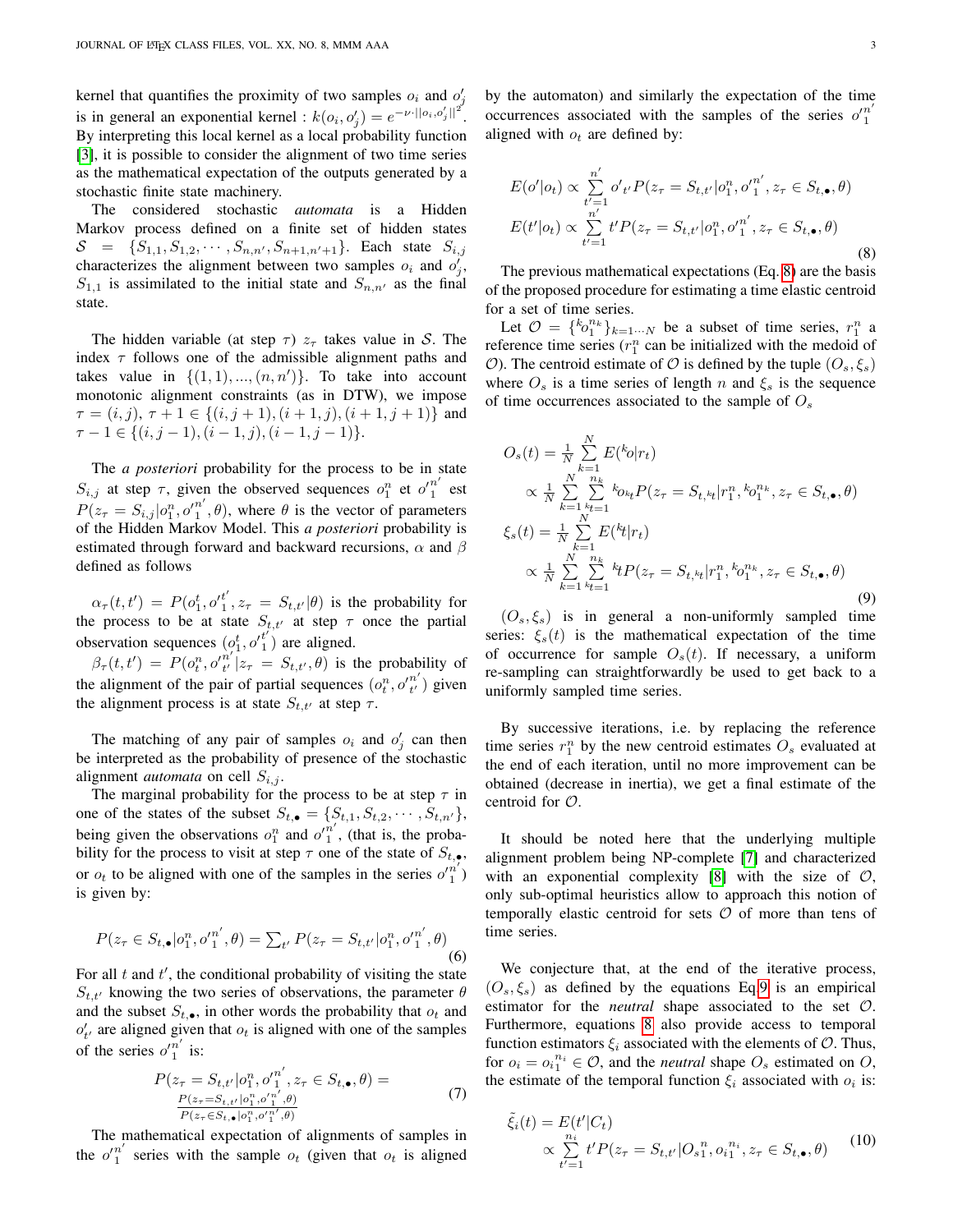

<span id="page-3-0"></span>Fig. 1. Top left sub-figure shows the variability of the 20 non-noisy ellipse shapes (theoretical *neutral* shape in red). Bottom left sub-figure presents the 20 noisy time series of references, the exact *neutral* shape (red curve and dashes), and the estimated *neutral* shape Os (black curve). Top midlle sub-figure shows the (true) temporal variability of the temporal functions  $\xi_i$  (in red  $\xi_s$ ). Bottom middle sub-figure gives the estimated temporal functions  $\xi_i$  (in red  $\xi_s$ ). Top right sub-figure corresponds to the true ξ<sup>i</sup> functions associated to new noisy ellipse time series that have not been used to estimate the *neutral* shape. Bottom right sub-figure is the estimation of the  $\xi_i$  functions associated to these noisy ellipses. For all sub-figures, the function  $\xi_s$  associated to the *neutral* shape is shown in red color.

In other words, each  $\xi_i(t)$  corresponds to the mathematical expectation of the alignment times of the samples of the series  $o_i$  with the sample  $O_s(t)$  of the *neutral* form.

In terms of algorithmic complexity, this algorithm is in  $O(|\mathcal{O}|,||O_s||^2)$ , that is to say quadratic with respect to the average size of the time series and therefore of the size  $|O_s|$ of the *neutral* form, and linear with respect to the cardinal of  $\mathcal{O}.$ 

### III. EXPERIMENTATIONS

We detail hereinafter two experiments in order to empirically support conjecture and to illustrate how the algorithm operates. The meta parameter  $\nu$  of the local kernel is automatically optimized on the learning data, such as avoiding the convergences to zero of the calculated probabilities.

## *A. Synthetic dataset*

We take again the ellipse example, previously introduced in subsection [II-A,](#page-1-2) and characterized by the process  $q \in \mathcal{G}$ defined through equation [5](#page-1-1) with the following parameter values:  $\omega_0 = 2\pi f_0$  with  $f_0 = 1hz$  and  $fe = 400hz$  the sampling frequency,  $\varphi_0 = 0$ ,  $a_0 = 2$ ,  $b_0 = 1$ , all the ellipses being centered in  $(1, .5)$ ,  $\epsilon$  a Gaussian noise with standard deviation  $\sigma = 1.5$ .

A subset of 20 time series is produced by  $g$  from which the separation of shape and time functions is evaluated. The results of the separation process are shown in Fig. [1.](#page-3-0)

To illustrate the variability of (non-noisy) shapes produced by g, the sub-figure at the top left shows the projections of the 20 ellipses randomly generated by  $g$ . At the bottom right subfigure, are presented i) the noisy trajectories of the time series produced by g (cyan curves), the theoretical *neutral* (mean) shape (dashed red curve) and the *neutral* shape estimate (black curve) provided by our algorithm.

At the top center, the sub-figure presents the temporal variability by displaying the 20 true  $\xi_i$  temporal functions associated with the previous shapes. The sub-figure at the bottom center shows the estimated temporal functions  $\xi_i$ , the red curve corresponding to the mean time curve associated with the *neutral* shape.

Finally, the right sub-figures present new temporal functions produced by  $g$  that violate the temporal constraints previously fixed. The true temporal functions are shown in the top sub-figure, while the estimated temporal function are shown in the bottom sub-figure. The red curve corresponds to the *neutral* temporal curve  $\xi_s$  associated to the *neutral* shape  $O_s$  $(f0 = 1hz)$ . The cyan color curve corresponds to the estimate of a function  $\xi$  generated with a frequency f that is twice higher than  $f_0$  ( $f = 2hz$ ). The shape is thus traveled twice as fast and the slope expected for the cyan curve is twice times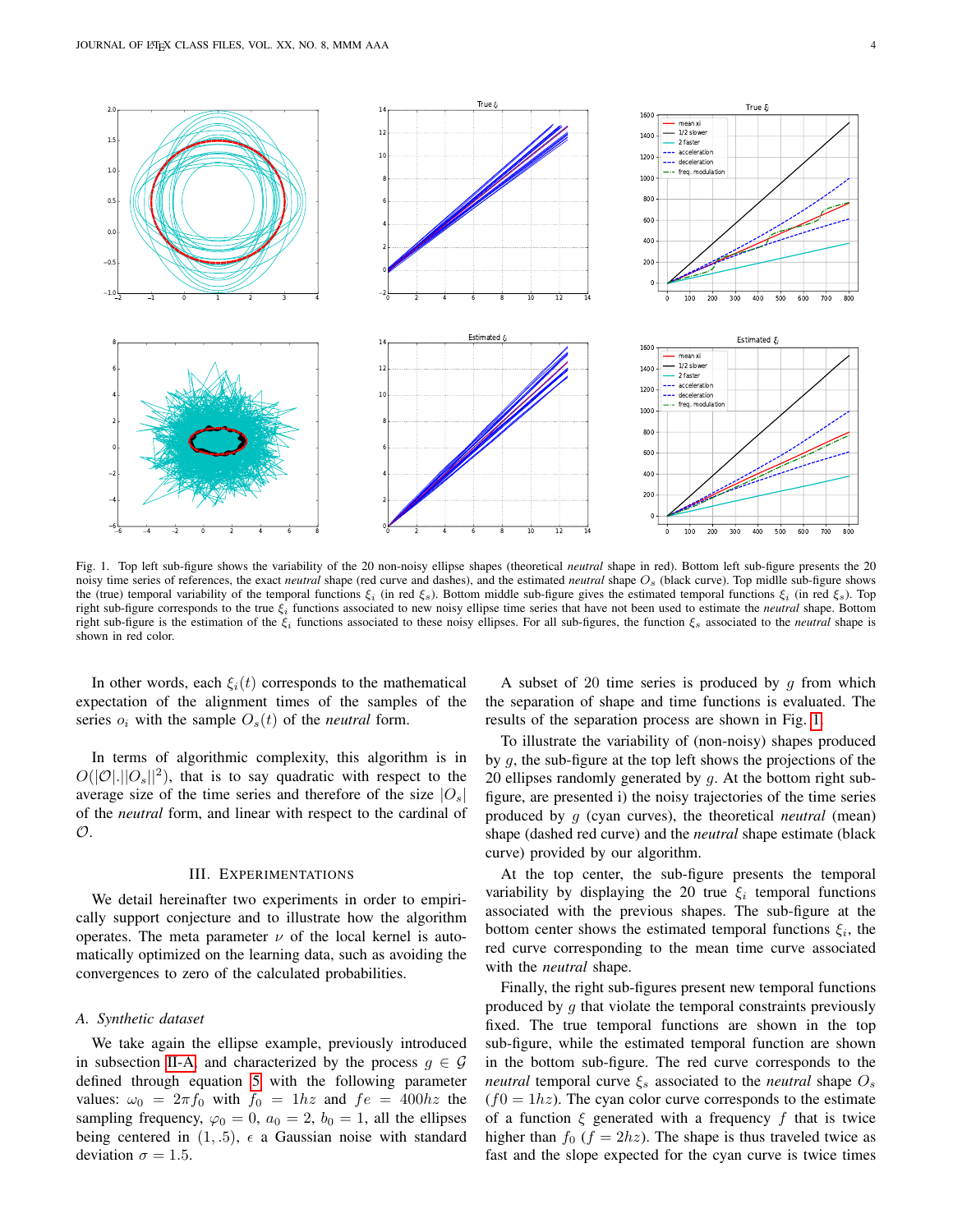lower than that of the red curve, which is approximately the case for the estimation displayed in the figure. The black curve corresponds to the estimate of a function  $\xi$  generated with a frequency f twice as small as  $f(x) = f(x) - f(x)$ . The shape is therefore traveled half as fast as the *neutral* shape, and the expected slope for the black curve is twice times greater than that of the red curve, which is approximately the case for the estimation presented in the figure. The blue dashed curves correspond to temporal curves presenting constant acceleration (below the red curve) and deceleration (above the red curve). The shapes of these two curves are no longer linear, which is also expected. Finally, the dashed green curve corresponds to a frequency modulated  $xi$  curve, which thus presents successive accelerations and decelerations. The fluctuations are not very well reproduced in the estimation of this curve, but they are nevertheless quite visible in the temporal curve that is extracted by our algorithm.

This simple synthetic example, which nevertheless presents a relatively important temporal and shape variability coupled with an additive noise largely covering the *neutral* shape, shows that the initial objective behind this notion of separation of shape and time components within time series has some empirical grounds. The concept of time elastic centroid makes it possible, on this example, to approach this concept of *neutral* shape and furthermore allows for the extraction of the temporal functions associated to the shape utterances that are randomly produced by a stochastic generative process g.

#### *B. On-line handwritten signature forgery detection*

We are interested here in some experiments related to the identification of forgeries of some online genuine signatures. These signatures are collected using capture devices such as digitizing tables, digital pens or touch screens. The data is in the form of trajectories in  $\mathbb{R}^d$ , with  $d \geq 2$  (including at least positions  $x$  and  $y$ , and possibly pressure sensor output, stylus or pen orientations, etc.)

The tasks we consider are semi-supervised classification tasks that can be considered as being similar to anomaly detection tasks: only a few legitimate signatures are available for learning, forgery signatures can be considered as anomalies with respect to legitimate signatures.

The approach developed here consists in applying the separation algorithm on the training set, that is to say, to extract from legitimate signatures the *neutral* shape component and the temporal functions. From these shape and time components, we then construct an overall dissimilarity score between a test signature and our model that integrates a measure of shape dissimilarity and a measure of temporal dissimilarity.

The shape dissimilarity between a test time series  $\sigma$  and the *neutral* shape  $O_s$  is estimated by evaluating the mean squared error of the differences between the samples of the *neutral* shape  $O<sub>s</sub>(t)$  and the mathematical expectations of the samples of time series o that are aligned with  $O_s(t)$ , as formalized by equation Eq. [11.](#page-4-0)

<span id="page-4-0"></span>
$$
\delta_f(o, O_s) = \frac{1}{|O_s|} \sum_{t=1}^{|O_s|} \left( E(o|O_s(t)) - O_s(t) \right)^2 \tag{11}
$$

legitimate signatures). The second term evaluates the absolute difference to unity of the area under the curve (*AUC*) for temporal function  $\xi_o$ normalized by the mean AUC, noted  $\overline{AUC}$ , of the  $\xi$  functions extracted on the training data.

extracted from the training time series (which corresponds to

<span id="page-4-1"></span>
$$
\delta_t(o, O_s) = \left(\frac{Slope(\xi_o)}{Slope} - 1\right)^2 \cdot \left(\frac{AUC(\xi_o)}{\overline{AUC}} - 1\right)^2 \tag{12}
$$

The global dissimilarity score correspond to the fusion of the two previous terms as specified in equation Eq[.13.](#page-4-2) The meta parameter  $\alpha$  is used to adjust weight of importance between temporal and shape dissimilarities. This method for separating shape and temporal functions in time series along with the subsequent score aggregation model is call STS (shape and time separation) in the remaining part of the article.

<span id="page-4-2"></span>
$$
\delta(o, O_s) = \alpha \cdot log(1 + \delta_f(o, O_s)) + (1 - \alpha) \cdot log(\delta_t(o, O_s) + 1)
$$
\n(13)

As an illustration, we present in Fig. [2,](#page-5-0) the result of our separating algorithm applied on a case extracted from the MOBISIG dataset presented below. On the top left sub-figure, the dark blue trajectory corresponds to the *neutral* shape, superimposed to the curves that correspond to the legitimate signatures used for training. On the top right sub-figure, temporal functions extracted from legitimate signatures are shown in cyan color, while temporal functions extracted from forgery signatures are shown in red color. On this example, most of the forgeries are characterized with a highly nonlinear temporal function, whose slope greatly increases near the middle of the signature realization. Moreover, comparatively to genuine signatures, forgeries are produced with slower temporal patterns. Clearly, on this example, the average slopes and AUCs are significantly higher for forgeries than for genuine signatures.

In Fig. [2,](#page-5-0) bottom sub-figure, we show the 2D distributions corresponding to the dissimilarity scores, with the temporal dissimilarity in the x-axis and the shape dissimilarity in the y-axis. One can notice that, for the legitimate signatures (blue, cyan cluster), this 2D distribution is much more compact than it is for the 2D distribution associated to forgeries (red cluster). Furthermore, on this example, using the two dissimilarity scores jointly enable us to find a better separating hyperplane between the two clusters comparatively to the case where only one of the two scores is considered.

For the considered *benchmarks*, the assessment measures that are used are the following ones:

1) EER : (*equal error rate*) gives the error rate obtained when the false-positive rate is equal to the false-negative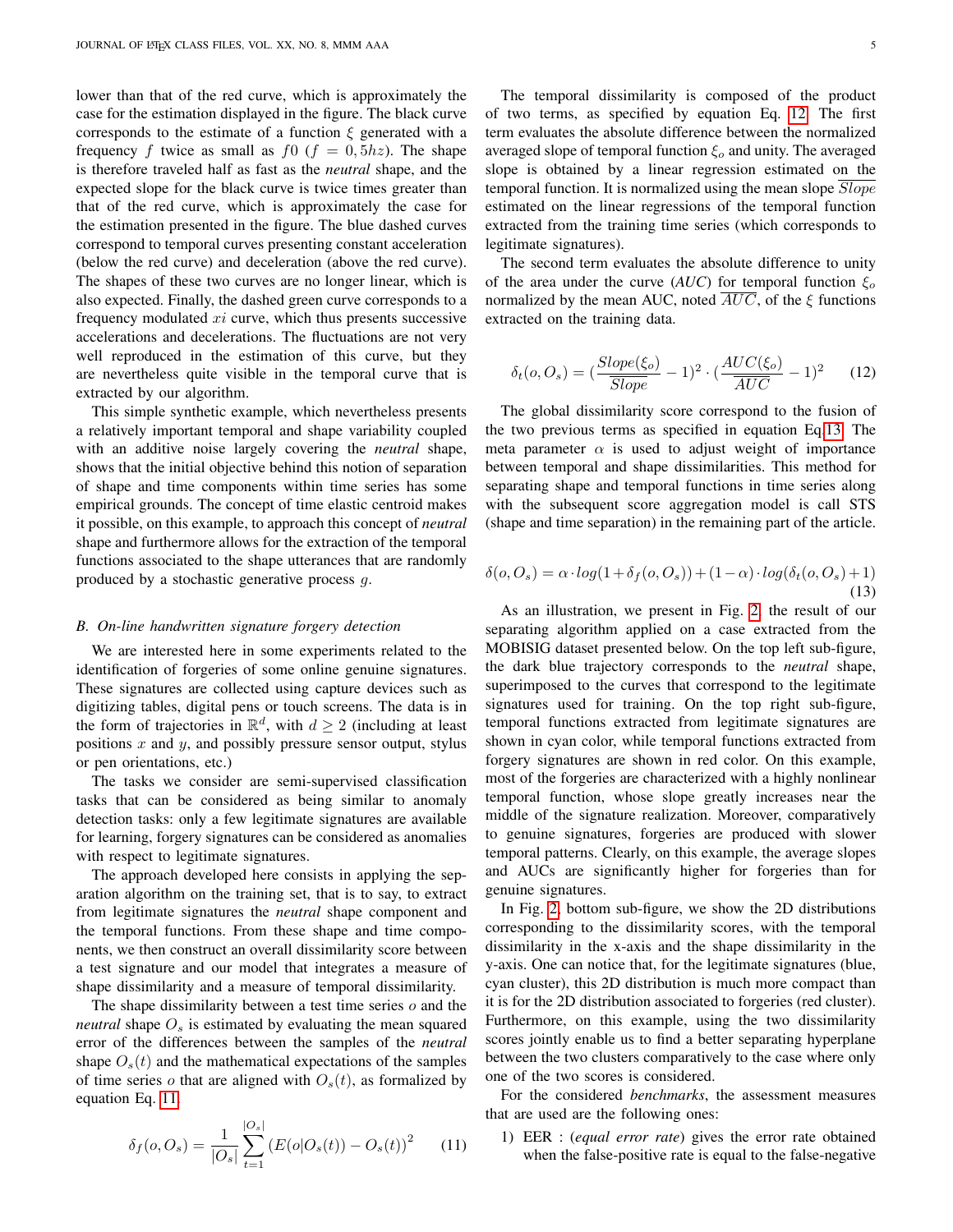



#### 3D trajectories and *neutral* shape Temporal functions,  $\{\xi_i(t)\}$



<span id="page-5-0"></span>Fig. 2. Example from the MOBISIG dataset. Top left sub-figure: *neutral* shape of a legitimate signature in dark blue, superimposed to the 3D trajectories from which it has been estimated. Top right sub-figure: temporal functions extracted from the legitimate signatures used for training (cyan colored curves) and from forgeries (red colored curves). Bottom sub-figure: 2D distributions of the dissimilarity scores ; x-axis the temporal dissimilarity scores, y-axis, the shape dissimilarity score. The cyan cluster corresponds to the scores of the legitimate signatures while the red one corresponds to the scores of the forgeries

rate. In this configuration, rates are evaluated globally, i.e. when all subjects are treated together, without distinction.

- 2) aEER : (*equal error rate*) gives the average error rate obtained when the false-positive rate is equal to the falsenegative rate. In this configuration, rates are evaluated subject by subject and then averaged.
- 3) FAR et FRR : true False Acceptance Rate and False Rejection Rate obtained when operating at the closest to the EER point.

The SVC2004 [\[9\]](#page-6-8) dataset is the first *benchmark* specifically designed for evaluating on-line handwritten signature verification systems. SVC2004 contains two distinct tasks: the first task only exploits the  $2D(x,y)$  trajectories that are captured using a digitizing tablet (WACOM Intuos tablet) with a  $100hz$  sampling frequency as well as the pen-down/pen-up binary information, that tells whether the contact between the pen and the tablet is established or not. The second task exploits supplementary information including the orientation of the pen. We have used the first task to determine a satisfactory value for meta parameter  $\alpha$  (cf. Eq. [13\)](#page-4-2). Using a cross-validation we have obtained best EER values in average for  $\alpha = .85$ . This  $\alpha$  value has been used (and maintain constant) to evaluate the STS approach on the second MOBISIG task as well as for the processing of all the other benchmarks described below.

The ICDAR2011 dataset [\[10\]](#page-6-9) is made of 3D trajectories  $(x, y, z)$ , produced by 10 subjects and captured using digitizing tablet Intuos3 (with a sampling frequency of  $200hz$ ) and a pen. Here z contains the pressure exerted on the pen.

The MOBISIG dataset [\[11\]](#page-7-0) is made of pseudo-signatures produced by 83 subjects using one of their fingers and captured using a mobile tablet equipped with a touch screen. The signatures are captured with a sampling frequency of  $60hz$ . The collected trajectories contain 2D positions x and y, the speeds  $vx$  and  $vy$ , accelerations  $ax$  and  $ay$  the pressure exerted on the touch screen  $z$ , and the size of the contact area between the finger and the screen  $ta$ . We have applied the STS approach on the trajectories containing the previous features, without using the accelerations or the speeds dimensions that are more or less already encoded into the temporal functions we are extracting.

The pre-processing that has been implemented is common to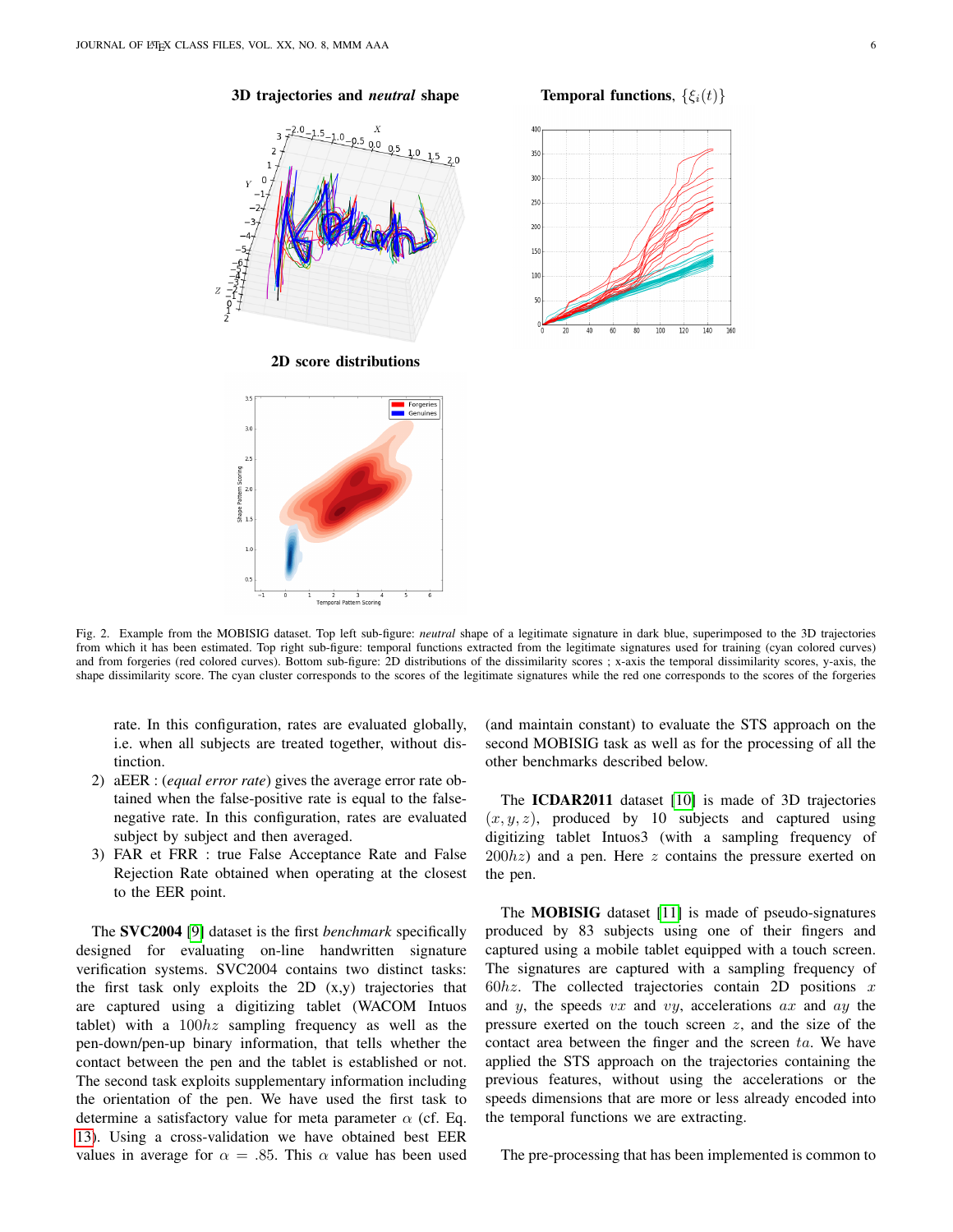| <b>Benchmarks</b>     | <b>Methods</b>          | aEER | EER   | <b>FAR</b> | <b>FRR</b> |
|-----------------------|-------------------------|------|-------|------------|------------|
| <b>SVC2004</b>        | EdlA, [12]              | 2.71 |       |            |            |
|                       | <b>SFT</b>              | 2.41 | 7.44  | 7.43       | 7.45       |
| ICDAR <sub>2011</sub> | EdlA Dutch [10]         |      |       | 3.44       | 3.86       |
|                       | <b>SFT Dutch</b>        | 0.77 | 3.18  | 3.09       | 3.27       |
|                       | EdlA Chinese [10]       |      |       | 6.94       | 6.40       |
|                       | <b>SFT Chinese</b>      | 1.12 | 3.44  | 3.69       | 3.20       |
| MOBISIG (2017)        | EdlA meilleur EER [11]  | 9.35 | 14.31 |            |            |
|                       | EdlA meilleur aEER [11] | 5.81 | 29.76 |            |            |
|                       | <b>SFT</b>              | 4.19 | 5.86  | 5.86       | 5.86       |

<span id="page-6-10"></span>TABLE I RESULTS OBTAINED FOR EACH BENCHMARKS. THE EVALUATION MEASURES ARE GIVEN IN  $\%$ 

all the datasets. Basically we remove the mean and normalized the data using standard deviations for x, y and z (the pen pressure). The other dimensions, if any, are normalized into the unit interval using  $u = (u - min_u)/(max_u - min_u)$ .

Table Tab. [I](#page-6-10) presents in a synthetic way results that have been obtained on the three *benchmarks* that cover four distinct tasks. Our algorithm (STS) achieves slightly better results than the best methods that have been evaluated so far on these tasks. These results are quite encouraging since the nature of the capture devices as well as the cultural differences of the subjects (European and Asian) are relatively diversified. The state of the art is mostly composed with methods that are derived from DTW for SVC2004 and MOBISIG benchmarks, and with statistical methods or heuristics-based approaches that are not detailed for the ICDAR2011 benchmark. Neuralbased approaches, particularly those involving deep learning or recurrent architectures, seem poorly suited to these tasks because of the limited size of the training sets.

The C++ code with a Python wraper is available at [https://github.com/pfmarteau/ShapeTimeSeparation/.](https://github.com/pfmarteau/ShapeTimeSeparation/)

#### IV. CONCLUSION

We have stated in this paper the problem of the separation of shape and time components in time series. If, in its general formulation, this problem is under-constrained (*ill-posed*), we have shown empirically, on synthetic data consisting of noisy ellipses, that a heuristic approach constructed around the notion of time elastic centroid can provide empirical solutions to this problem. In particular, the proposed algorithm makes it possible to identify a temporaly *neutral* shape and a set of associated temporal functions that are coherent with respect to the time series that are processed and close to our initial expectations.

Furthermore, we have also evaluated the interest of this separation in the scope of a signature authentication task consisting in detecting forgeries from the knowledge of a small set of genuine signatures. On three benchmarks implementing capture devices of variable nature and precision, the proposed approach, based on an aggregation of temporal and shape dissimilarity scores, slightly improves the results obtained by the best methods of the state of the art for each one of these benchmarks. These results are encouraging as the dissimilarity scores aggregating model that has been implemented is somehow quite simple.

The perspectives of this work concern the study and the modeling of the shape and temporal function variabilities in time series for the purposes of recognition or synthesis of shapes. The application aims are potentially very diverse, we can mention for instance the generation of expressive movements or realistic data that could be used to densify training sets.

Moreover, the presented algorithm is based on a global alignment principle, which is not adapted to the processing of certain class of time series such as chaotic series (because of the exponential dependence on the initial conditions). For such series, a solution based on temporally and spatially localized alignments could be possibly undertaken.

#### ACKNOWLEDGMENT

The authors would like to thank...

#### **REFERENCES**

- <span id="page-6-0"></span>[1] A. Andreopoulos and J. K. Tsotsos, "50 years of object recognition: Directions forward," *Computer Vision and Image Understanding*, vol. 117, no. 8, pp. 827 – 891, 2013.
- <span id="page-6-1"></span>[2] V. Niennattrakul, D. Srisai, and C. A. Ratanamahatana, "Shape-based template matching for time series data," *Knowledge-Based Systems*, vol. 26, pp. 1 – 8, 2012.
- <span id="page-6-2"></span>[3] P.-F. Marteau, "Times series averaging and denoising from a probabilistic perspective on time-elastic kernels," *International Journal of Applied Mathematics and Computer Science*, vol. 29, no. 2, pp. 375–392, Jun. 2019. [Online]. Available: [https://hal.archives-ouvertes.](https://hal.archives-ouvertes.fr/hal-01401072) [fr/hal-01401072](https://hal.archives-ouvertes.fr/hal-01401072)
- <span id="page-6-3"></span>[4] H. Sakoe and S. Chiba, "A dynamic programming approach to continuous speech recognition," in *Proceedings of the Seventh International Congress on Acoustics, Budapest*, vol. 3. Budapest: Akadémiai Kiadó, 1971, pp. 65–69.
- <span id="page-6-4"></span>[5] M. Cuturi, J.-P. Vert, O. Birkenes, and T. Matsui, "A kernel for time series based on global alignments," in *IEEE ICASSP 2007*, vol. 2, April 2007, pp. II–413–II–416.
- <span id="page-6-5"></span>[6] P.-F. Marteau and S. Gibet, "On Recursive Edit Distance Kernels with Application to Time Series Classification," *IEEE Trans. on Neural Networks and Learning Systems*, pp. 1–14, Jun. 2014.
- <span id="page-6-6"></span>[7] L. Wang and T. Jiang, "On the complexity of multiple sequence alignment." *Jour. of Comp. Biology*, vol. 1, no. 4, pp. 337–348, 1994.
- <span id="page-6-7"></span>[8] W. Just and W. Just, "Computational complexity of multiple sequence alignment with sp-score," *Journal of Computational Biology*, vol. 8, pp. 615–623, 1999.
- <span id="page-6-8"></span>[9] D. yan Yeung, H. Chang, Y. Xiong, S. George, R. Kashi, T. Matsumoto, and G. Rigoll, "Svc2004: First international signature verification competition," in *In Proceedings of the International Conference on Biometric Authentication (ICBA), Hong Kong*. Springer, 2004, pp. 16–22.
- <span id="page-6-9"></span>[10] M. Liwicki, M. I. Malik, C. E. v. d. Heuvel, X. Chen, C. Berger, R. Stoel, M. Blumenstein, and B. Found, "Signature verification competition for online and offline skilled forgeries (sigcomp2011)," in *2011 International Conference on Document Analysis and Recognition*, Sep. 2011, pp. 1480–1484.